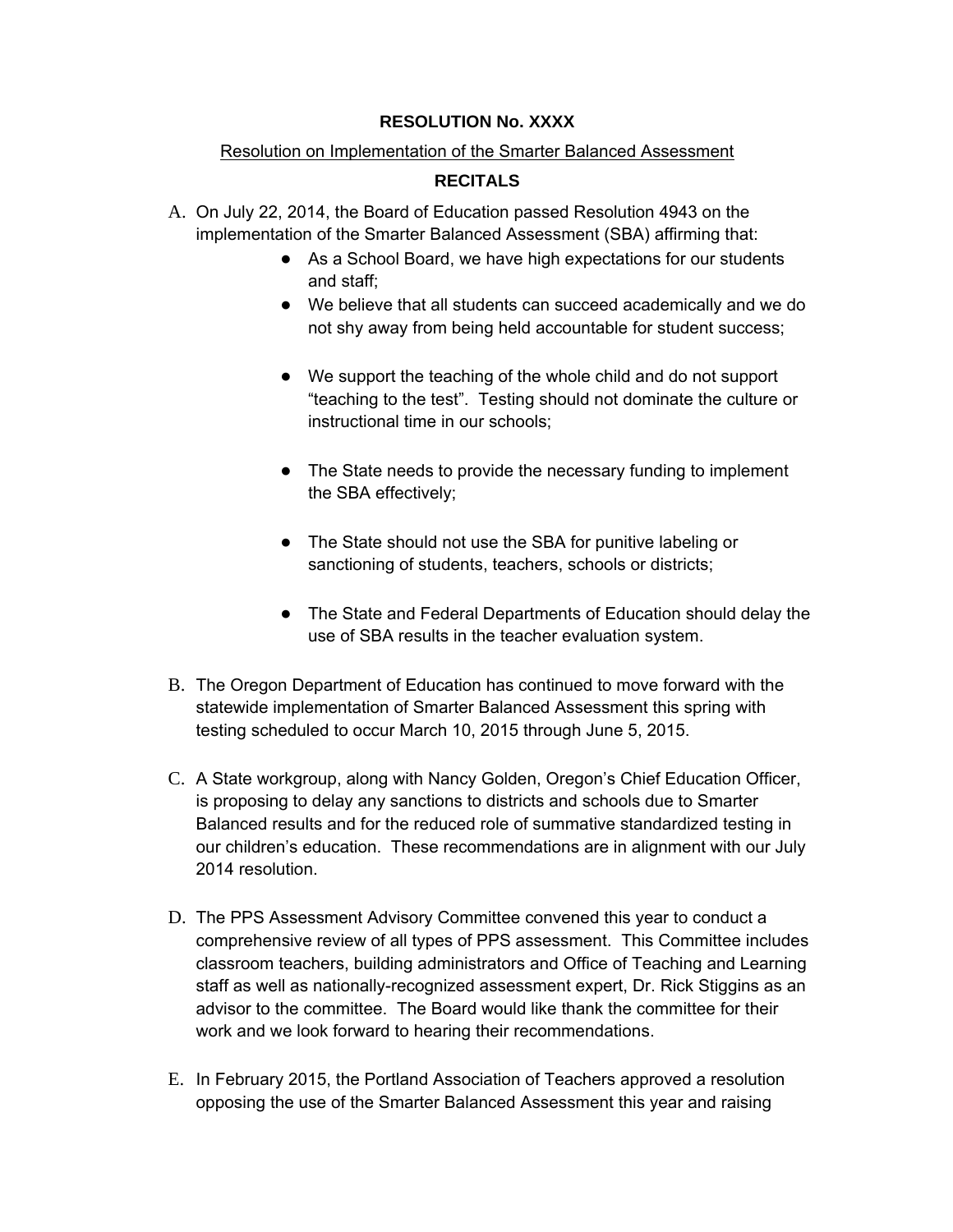concerns regarding the reliability and validity of the test.

- F. In order to support the implementation of the SBA for spring of 2015, Portland Public Schools has:
	- Added 64 mobile computer labs to 60 schools to ensure each school has the equipment needed for the assessment
	- Provided professional development including assessment training for principals, test coordinators, and teachers
	- Provided scheduling and technical support for building administrators
	- Conducted multiple presentations to PTAs/site councils across the district.
- G. The Portland Public Schools Board supports high standards for all students in order to compete in a global economy. The Common Core State Standards were developed in order to encourage our students to develop critical thinking skills, to be prepared for college and career and to be effective in the 21st century. Portland Public Schools has been teaching to the Common Core State Standards for a number of years now.
- H. The Smarter Balanced Assessment was developed to be aligned to the standards and to demonstrate our progress in helping students meet those higher standards. If valid, the SBA results will show us where we need to accelerate the opportunities for students to strengthen their knowledge. The results should not be used to demean students or sanction our schools but rather as one tool that can provide guidance for where instruction or curriculum needs to be strengthened.
- I. The SBA is a more challenging test than OAKS and, as seen in other states that have administered the SBA, fewer Oregon students will meet benchmark than they did on the multiple-choice OAKS test. This does not mean, and should not be communicated to students and schools, that this is a "failure" but rather as an indication of the areas where we need to provide additional curricular or instructional support.
- J. The Portland Public Schools Board continues to support the elimination of the multiple-choice OAKS and moving toward a more challenging, summative assessment that is just one part of an overall program of assessment for learning and is not deemed "high stakes" or punitive.
- K. However, the Board continues to be concerned by the 7 to 8 1/2 hours of class time that students in grades 3-8 and 11 will spend taking the SBA, as well as the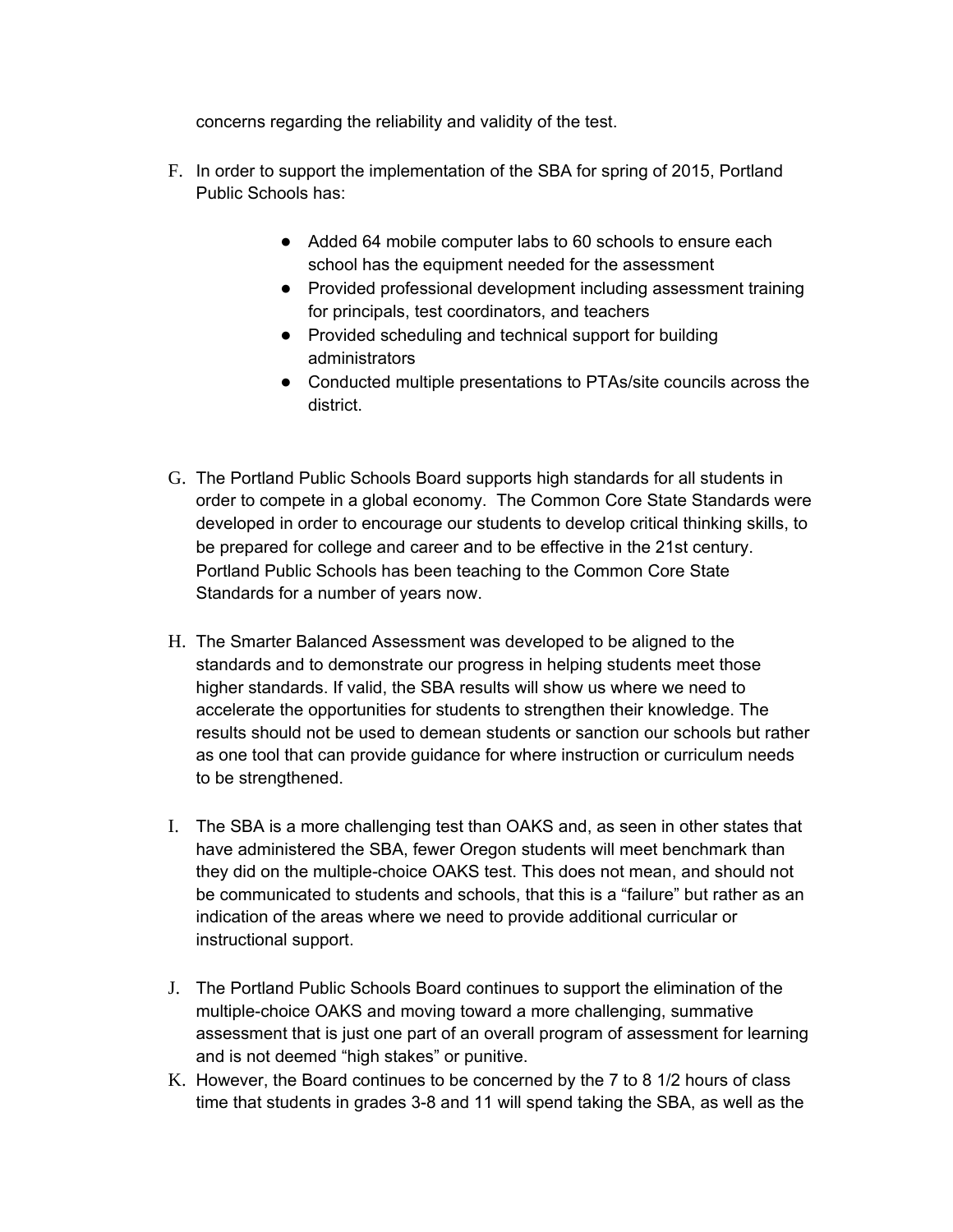potential negative impact on schools and students as a result of any state imposed sanctions or labels based on test results.

- L. The Portland Public Schools Board would like to thank the State workgroup for their excellent vision. We support the delay in sanctions as a result of SBA test results and believe it is in the best interest of the whole child to reduce the role of summative standardized testing and develop a greater focus on in-class, teacher/student driven assessments.
- M. The Portland Public Schools Board would like to recognize the work of staff in schools and central office for their hard work during the transition, as well as the students and families for their patience during transition and urge them to communicate concerns to the state so that it make changes in its implementation and accountability for the SBA to better support success for all students.
- N. The Portland Public Schools Board is concerned about the growing movement of families who are opting out of the SBA. While we share concerns about the excessive length of the test and the State's transition to the new assessment, we also understand that we need a measurement of how our schools and students are learning. A more challenging test will not harm our students as long as we as adults, convey to students that it is intended as a learning opportunity rather than a punitive or demeaning experience. We are also concerned that Federal sanctions could be imposed on schools where more than 5% of students opt out and otherwise successful schools could be labeled and negatively impacted.

## **RESOLVED**

- 1. The Portland Public Schools Board of Education calls on the State of Oregon to:
	- a. Reduce the length of the Smarter Balanced Assessment as the testing time of 8+ hours is too long
	- b. Provide adequate funds for the necessary technology and professional development on an ongoing basis
	- c. Provide constructive input and guidance along with support for schools and students with the SBA results
	- d. Provide a report on first year of SBA implementation, including costs and time spent testing, lessons learned, reliability and validity, and an explanation of how the results will be used
	- e. Develop a plan for how to support districts with families opting out of SBA and the negative impact on school report cards
- 2. The Portland Public Schools Board directs the Superintendent to continue to provide balanced information to families about the Smarter Balanced Assessment. These communications should include concerns about, as well as potential benefits of moving from OAKS to a more challenging and multifaceted test. This should also include ways families can provide feedback to the State.